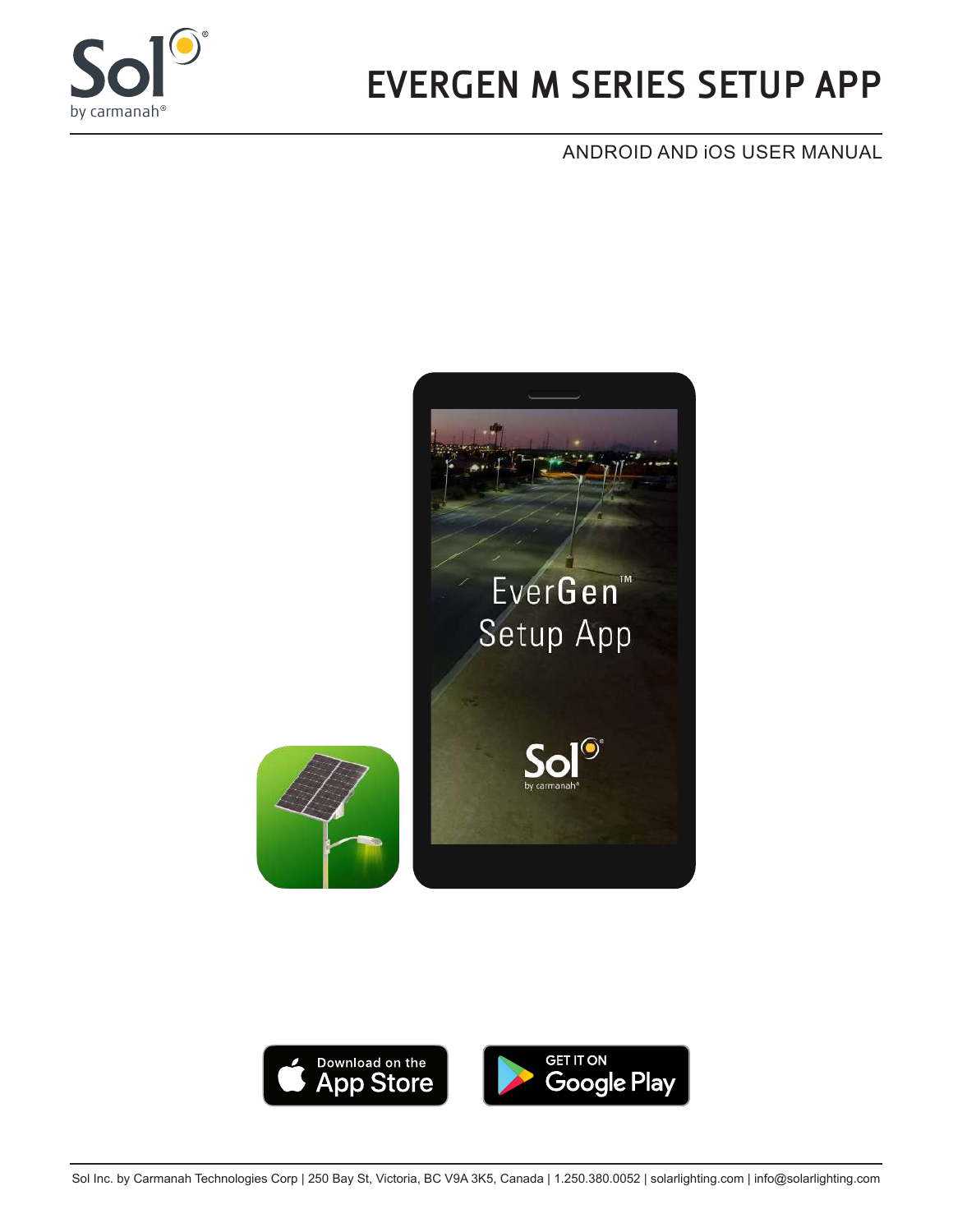

## **Table of Contents**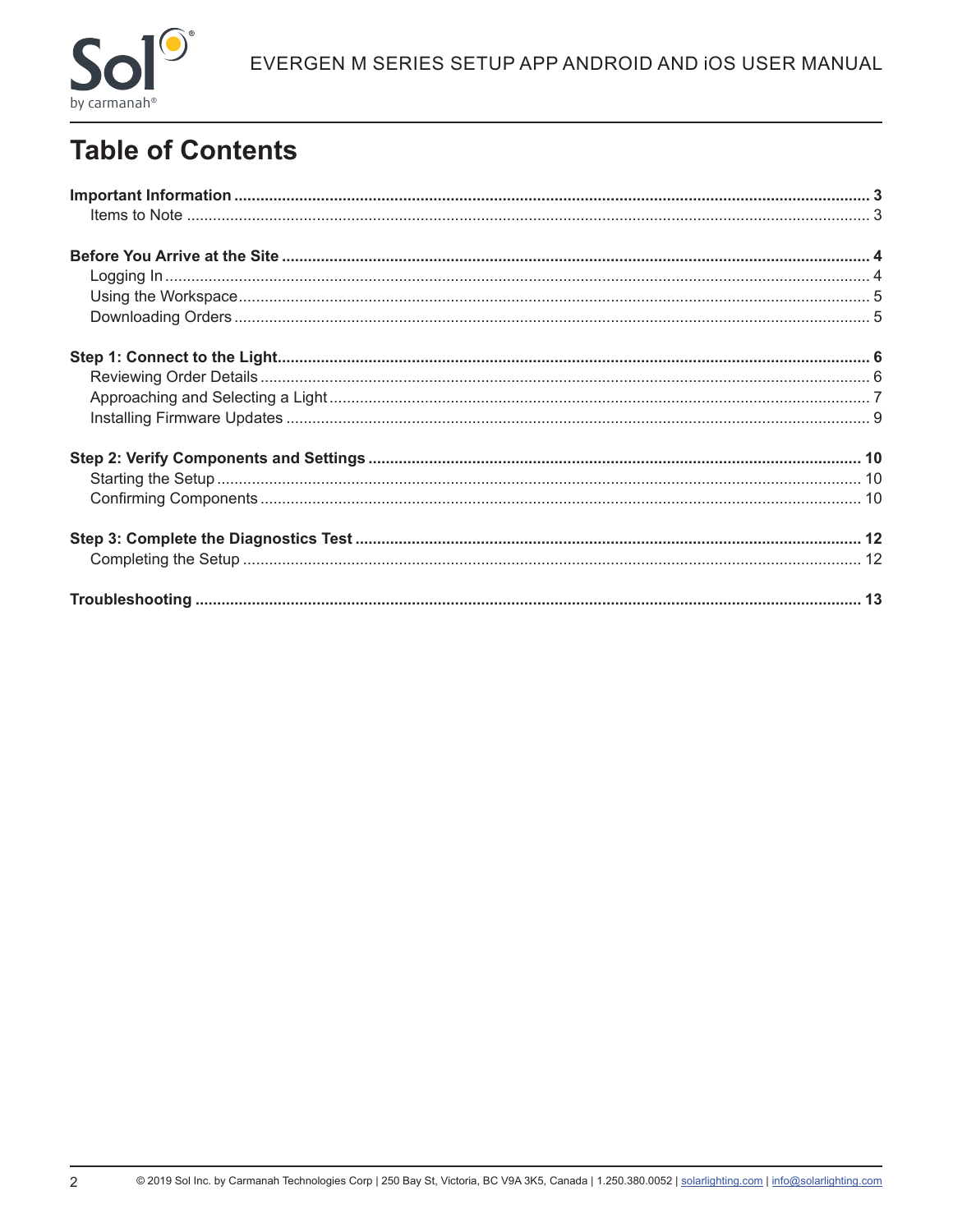

### **Important Information**

Every EverGen EMS must be commissioned using the EverGen Setup App.

Login credentials will be provided by Sol's Customer Support department. The setup app is used to ensure proper onsite installation and confirmation of all settings to validate the warranty.

Once logged in, you will need to enter the order number so the app can gather all commissioning information. You will need internet access\* to download the order information, but afterwards, the app can operate without a connection.

At your install location, follow the steps outlined below to commission your solar lights:

- 1. Connect to the light.
- 2. Verify the components and the settings.
- 3. Complete the diagnostics test.

This process is repeated for each EverGen EMS in the project.

#### Items to Note

The app uses **Bluetooth® wireless technology** to test and commission each light in your project or multiple projects. Just stand within 10 feet of a light and follow the onscreen instructions to complete setup in minutes. Keep your product order information handy in case you need it during setup.

You'll also automatically connect your light to our satellite network to activate your Insight remote monitoring. The Insight platform reports system health in a timely manner so that crews can take preventative or corrective action and help extend the service life of the system.

Learn more about the EverGen Setup App and find links for downloading at https://solarlighting.com/evergen-app.

\*Operator data charges may apply. Use a WiFi connection or unlimited data plan if possible to avoid charges.

| <b>Android Device Requirements</b>                                                      | iPhone Requirements |
|-----------------------------------------------------------------------------------------|---------------------|
| 6.0 or newer operating system with Bluetooth 4.0+ FiPhone 5s or newer running iOS 11.0+ |                     |



**Installation and commissioning should occur during the daytime. If a Solar Charge Fault occurs during testing, the App will ask if it is nighttime. If it is nighttime, prior to confirming, ensure that the solar panels are correctly connected to the EMS. Only confirm if it is dark and you have checked the solar panel connection. If a Solar Charge Fault occurs during daytime then it is likely due to the solar panel(s) not being connected. Check the connection and recommission the system.**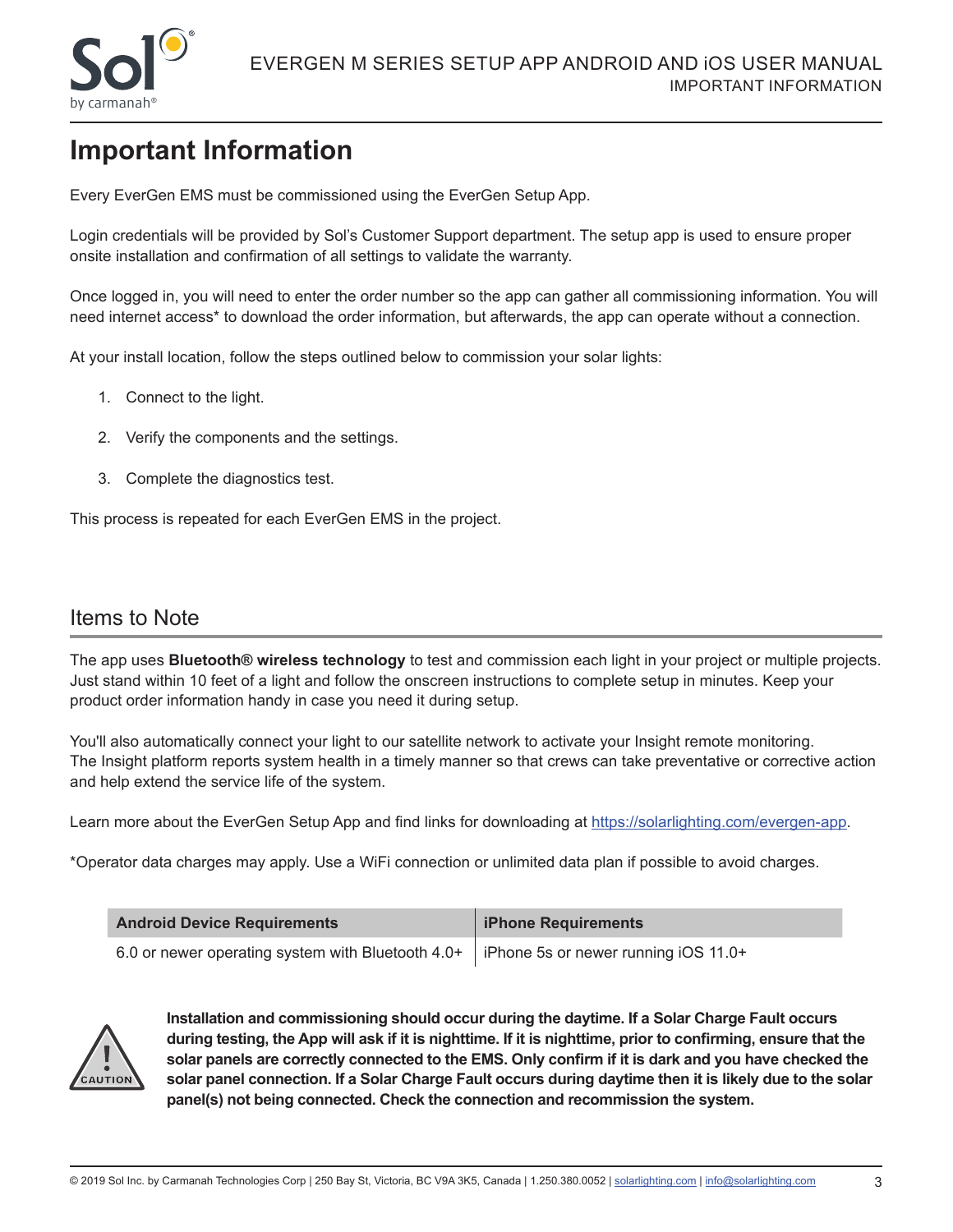

### **Before You Arrive at the Site**

#### Logging In

Once you install the application on your compatible device, it will point you to a login screen: enter the email and password provided by Sol Customer Support and log in to the app.

Once you are logged in, your email and password are saved for two (2) months; until then, you don't need to re-enter it. You can remove the saved email/password by signing out of the app, but be careful, as it deletes any saved data, and you will need to re-download any orders.

**If you do not have a password, please contact Sol Customer Support:** 1-800-959-1329 (toll-free) or +1-772-286- 9461 (international).



Login screen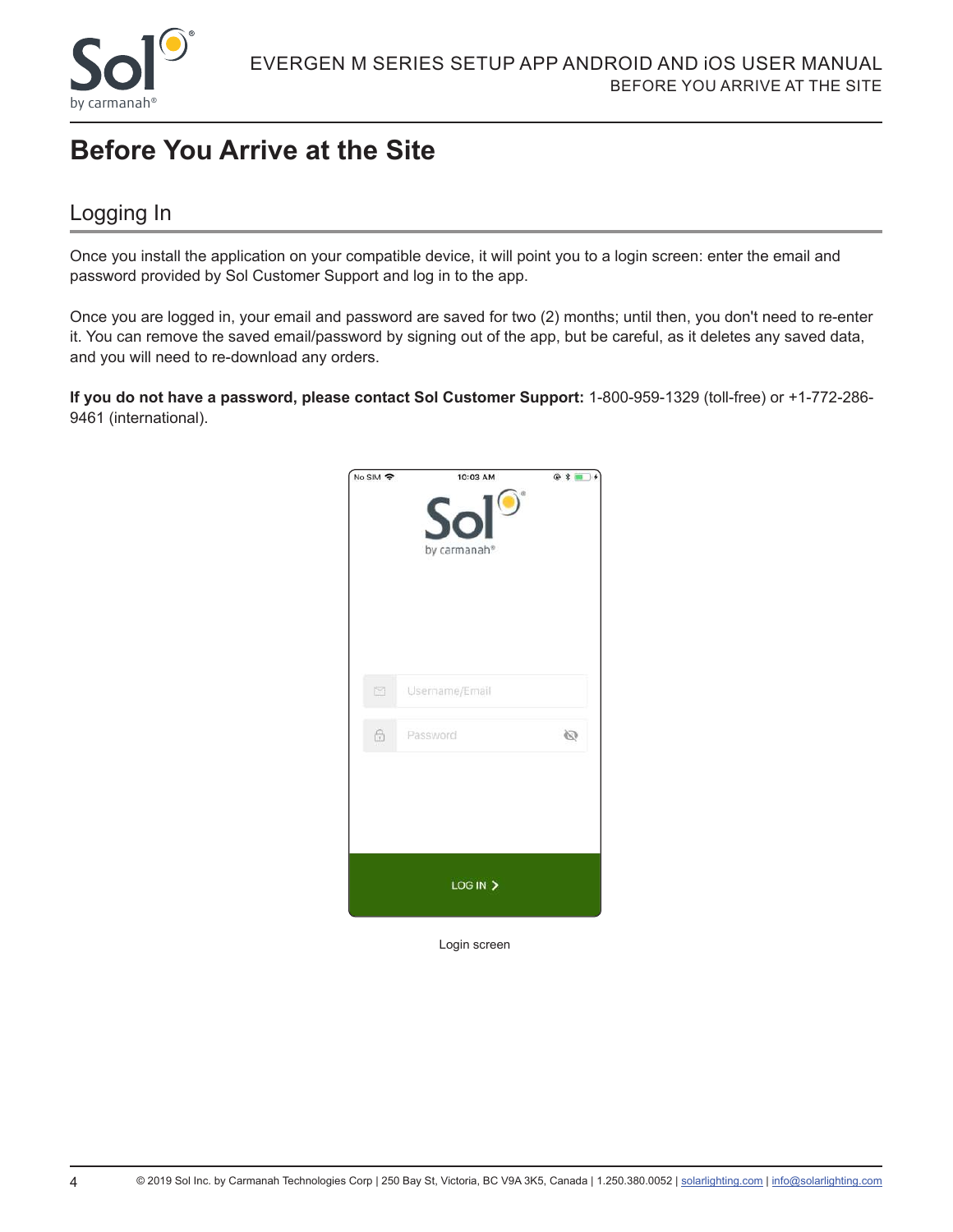

#### Using the Workspace

Your workspace is where all your active installation order numbers are entered and stored. Whether you are using an Android or iPhone device, the process of commissioning (setting up) is the same. The main difference is Android's "hamburger menu" ( $\equiv$ ) and buttons navigation versus the iPhone's linear flow. This overview will focus on iPhone, but it will point out any aspects that are different along the way.



#### Downloading Orders

Download your order information manually by typing it in (e.g. ORD101101). You may have multiple orders loaded into the workspace at one time.

 $@*$ 

Ø

About



Once order information has been downloaded to the phone, you no longer need internet connectivity. This allows you to operate the app in remote installation areas that may not have internet connectivity. Always make sure you download your order information before you depart for remote install locations.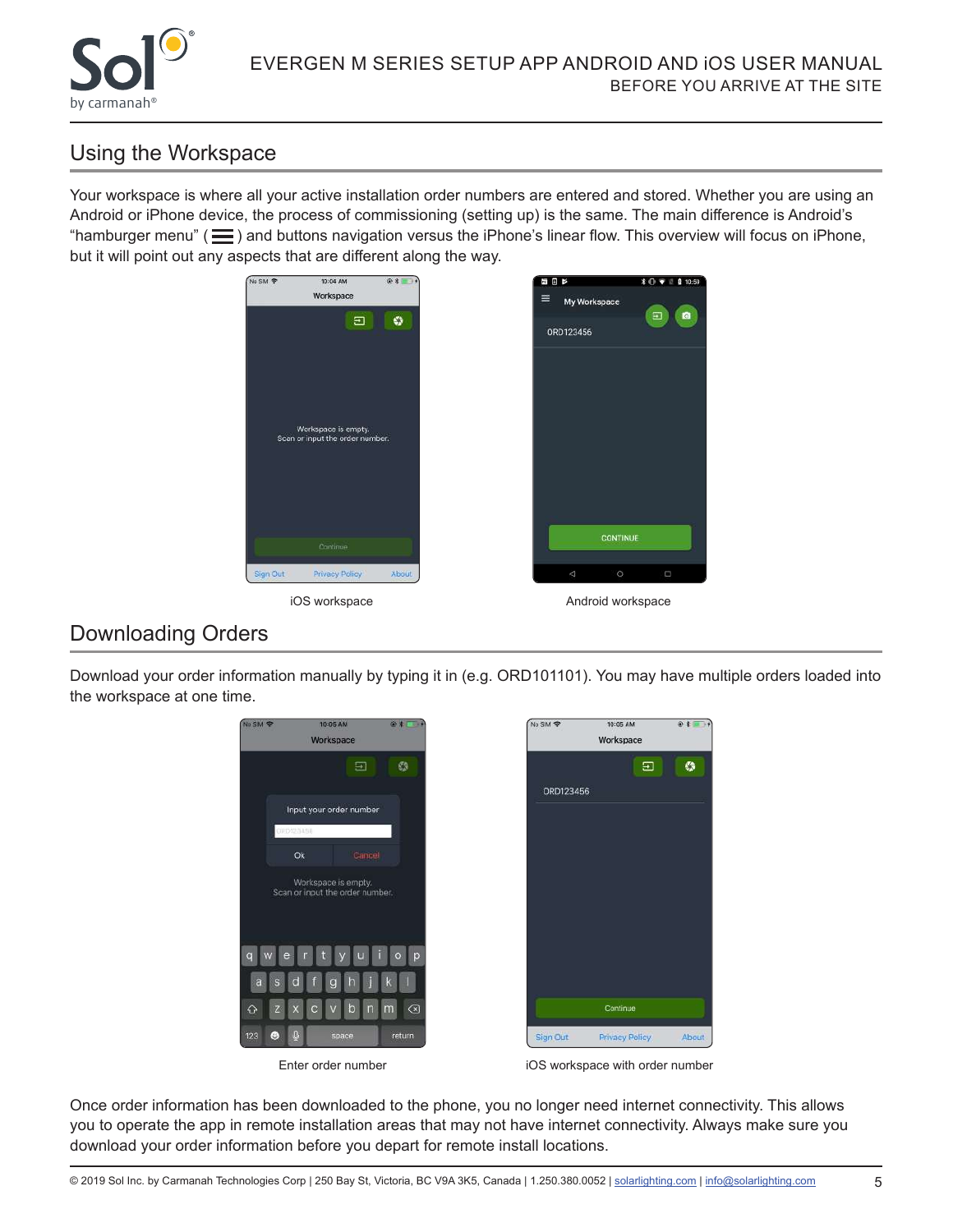

### **Step 1: Connect to the Light**

#### Reviewing Order Details

This page allows you to swipe left or right near the top of the screen to review orders and the type of product configuration keys each order includes. Each product key shows the quantity of lights commissioned using this key and the total quantity of lights expecting this key based on the order.



Order details

Further details can be obtained by tapping the "i" ( $\bigcap$ ) to see power and profile settings along with the serial numbers of any devices commissioned with that product key.



Order product key details

Once you find the order you wish to use for the project, tap **Continue**.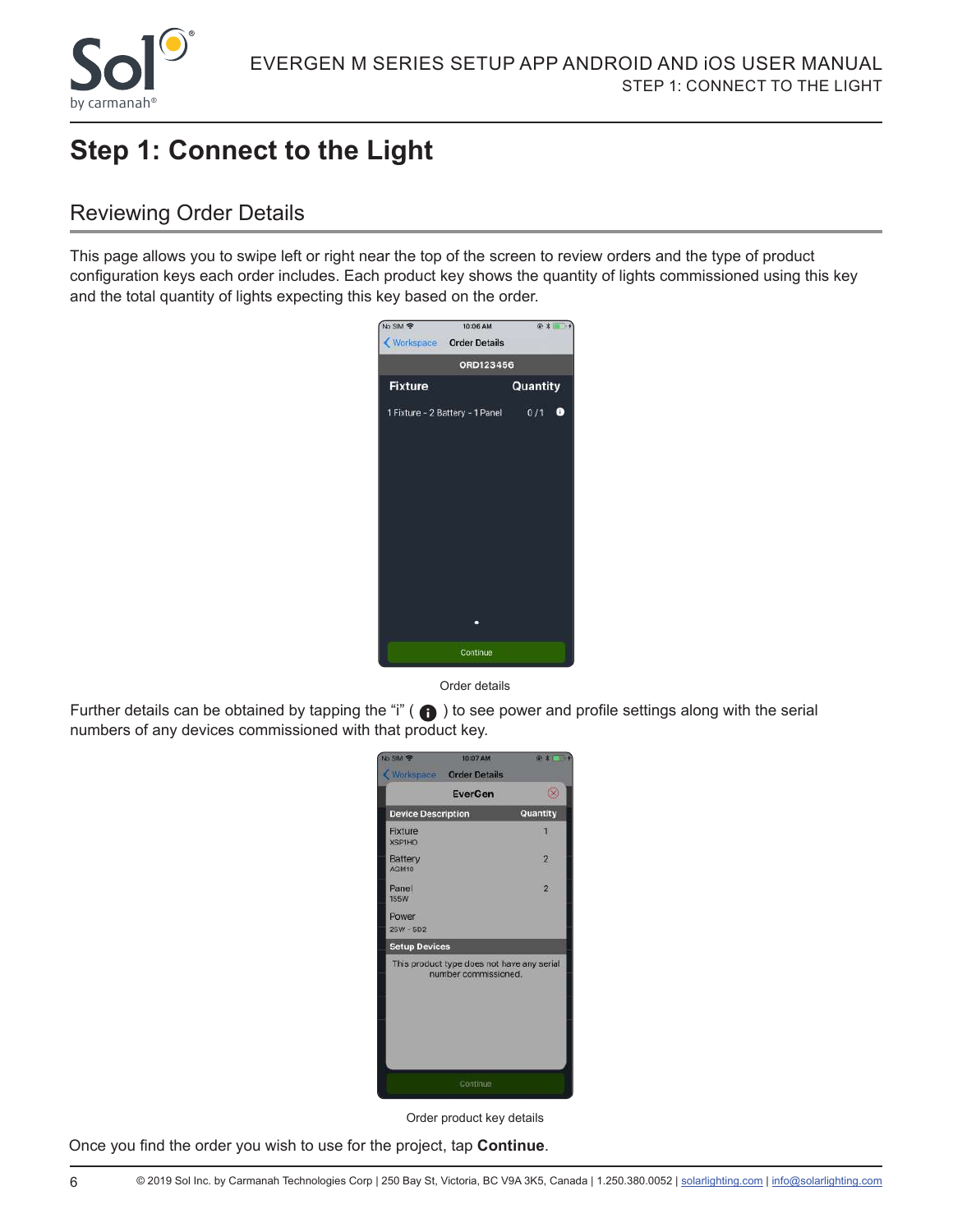

#### Approaching and Selecting a Light

Once an EverGen System is assembled and installed, it is ready for commissioning. For best results, try to stand underneath the light you wish to commission.



Approaching the light

Tap **Continue** and a list of available serial numbers will populate the screen. The closest light will appear at the top of the list. The icon next to it will be grey if the app hasn't commissioned the light yet. The icon will be green if it has.



Select a light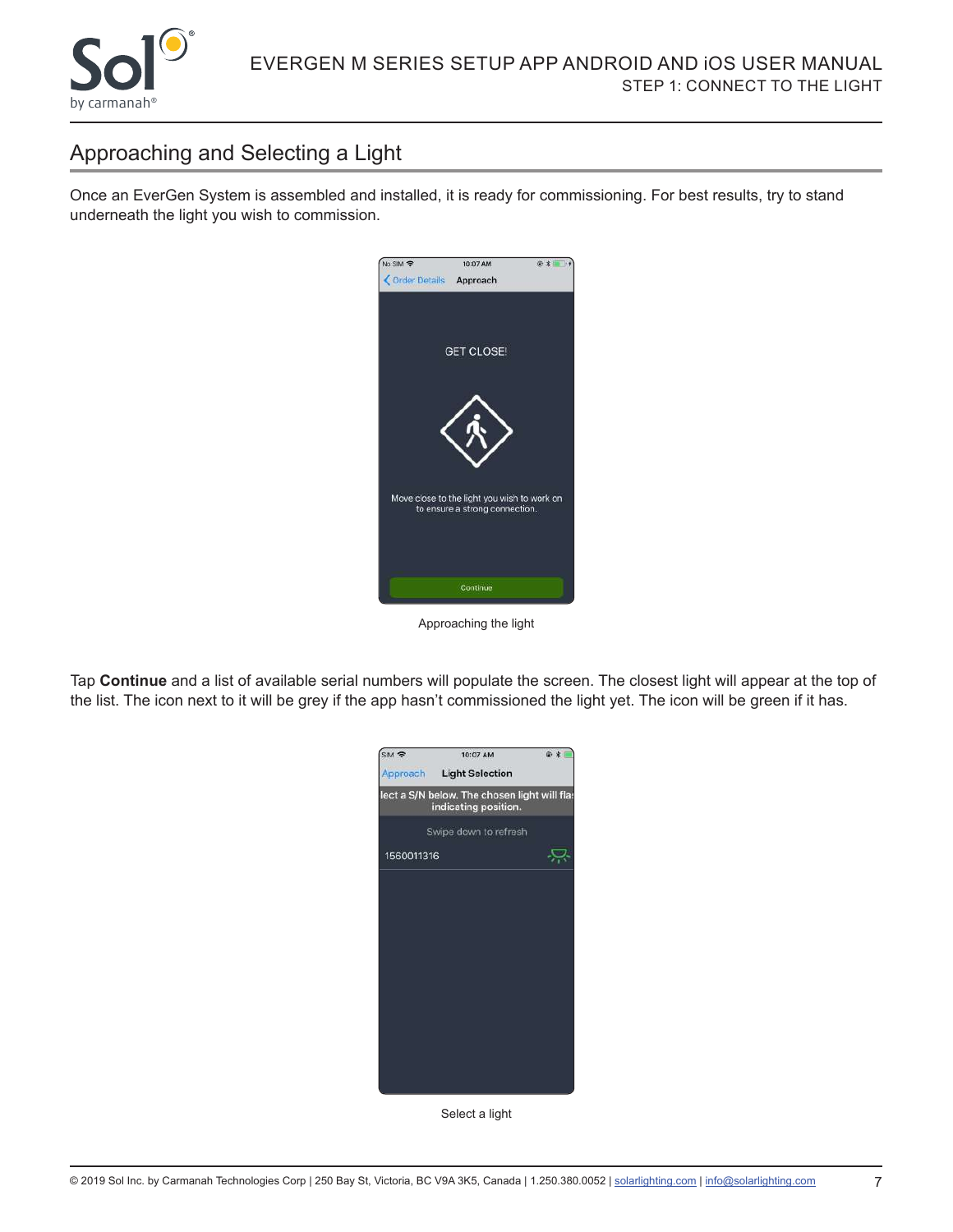

Tapping on a serial number will cause the light to flash, allowing you to confirm you are connected to the desired light.



Connecting to a light Connected to a light

SET UP

10:08 AM

Operation

 $@11$ 

Disconnect

If you need to disconnect on:

| <b>Android</b>        | iPhone           |
|-----------------------|------------------|
| Use the back triangle | Tap "DISCONNECT" |

#### Installing Firmware Updates

From time to time, the EverGen firmware may be upgraded to improve performance or add features. Any EverGen containing older firmware will need to be updated. Follow the prompts to allow the app to update the firmware. The EverGen will reset after a firmware update and therefore you will have to reconnect to the light to continue the setup process.



8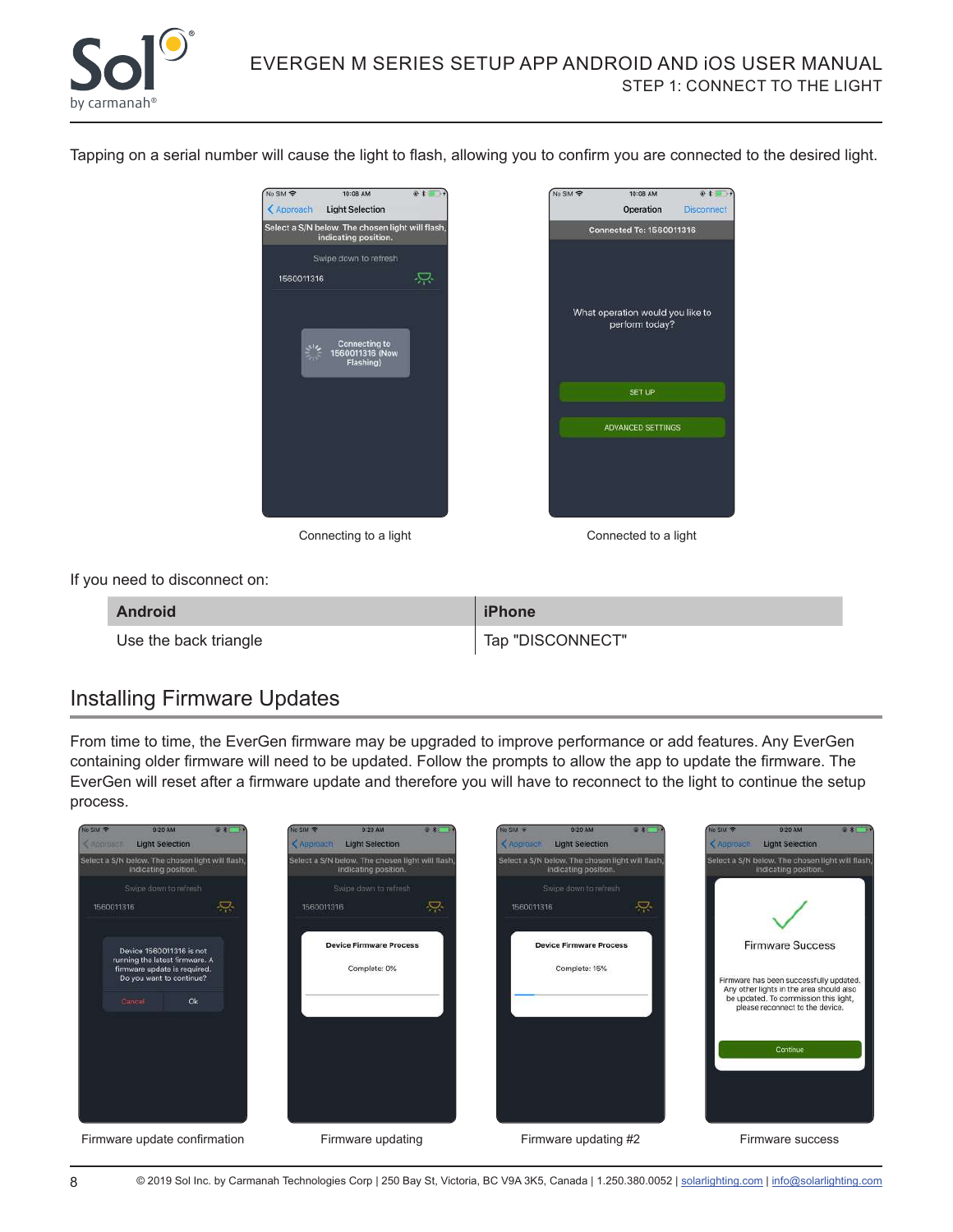

### **Step 2: Verify Components and Settings**

#### Starting the Setup

Once you are connected to the correct light, the Operation screen allows you to commission (set up) the light with your order's product key.



*Advanced Settings are for lights that have already been commissioned. These options are constantly evolving. Please see info sheets related to new features.* 

#### Confirming Components

On the screen you are asked to confirm the system components used in the installed light and confirm the profile and power settings. This validates the warranty: the location of the install, the quantity of panels, the quantity of batteries, the fixture power, and the profile all must be confirmed to ensure the system will operate sustainably at the location it was designed for.

| 10:08 AM |                                                                                                                     |
|----------|---------------------------------------------------------------------------------------------------------------------|
| Setup    | Disconnect                                                                                                          |
|          |                                                                                                                     |
|          |                                                                                                                     |
|          |                                                                                                                     |
|          |                                                                                                                     |
|          |                                                                                                                     |
|          |                                                                                                                     |
|          |                                                                                                                     |
|          |                                                                                                                     |
|          |                                                                                                                     |
| Test     |                                                                                                                     |
|          | Select the components for this system<br>Number of Fixtures<br>Number of Solar Panels<br><b>Number of Batteries</b> |

Confirmation of components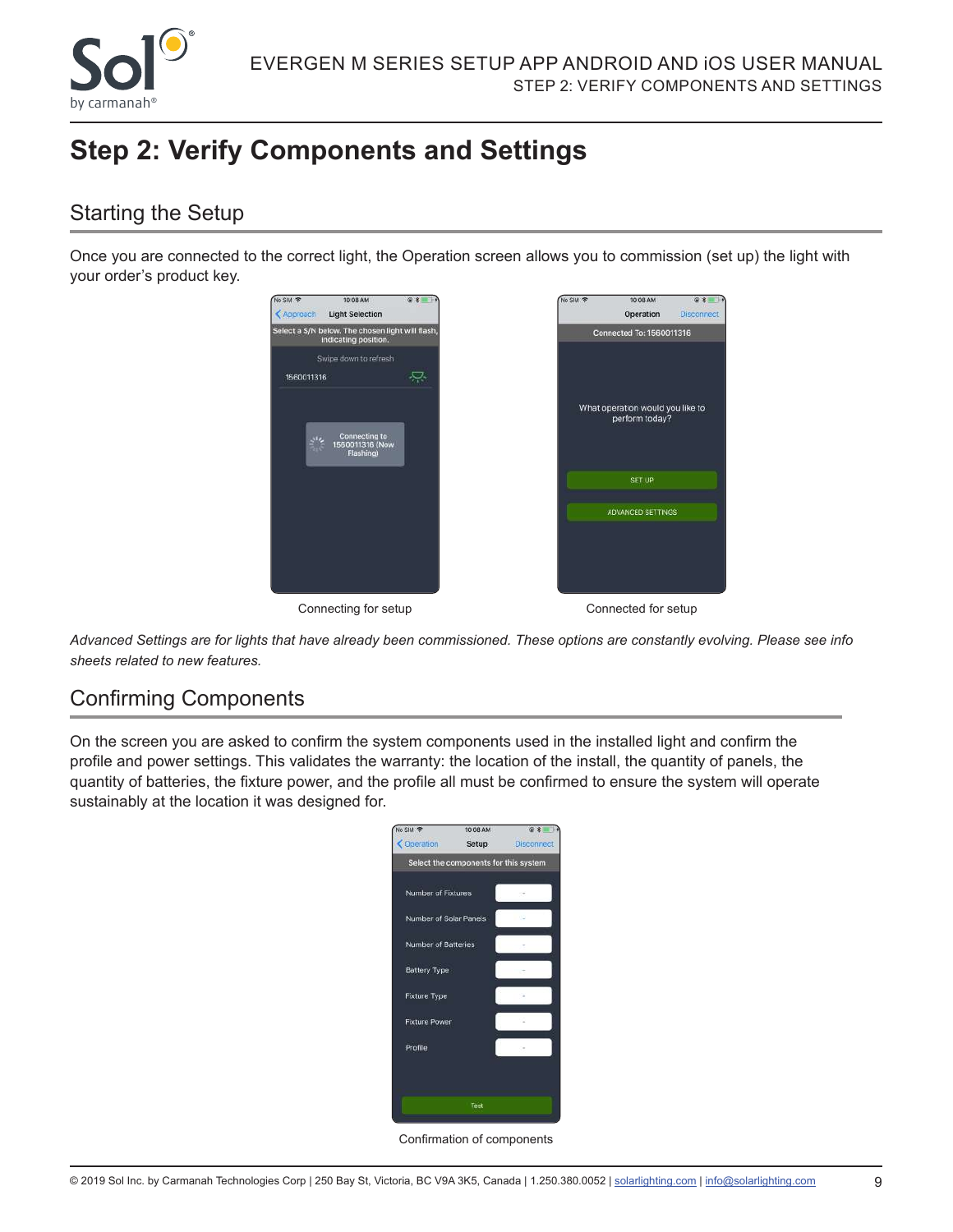

#### Enter the correct values and select **Test**.



Completed confirmation of components **Programming product key** 



Once you have confirmed the components that match your order, the EverGen EMS will perform a complete system test. This test includes testing EMS diagnostics, charge, and fixture operations.





Fault testing **Successful component test** 



**Installation and commissioning should occur during the daytime. If a Solar Charge Fault occurs during testing, the App will ask if it is nighttime. If it is nighttime, prior to confirming, ensure that the solar panels are correctly connected to the EMS. Only confirm if it is dark and you have checked the solar panel connection. If a Solar Charge Fault occurs during daytime then it is likely due to the solar panel(s) not being connected. Check the connection and recommission the system.**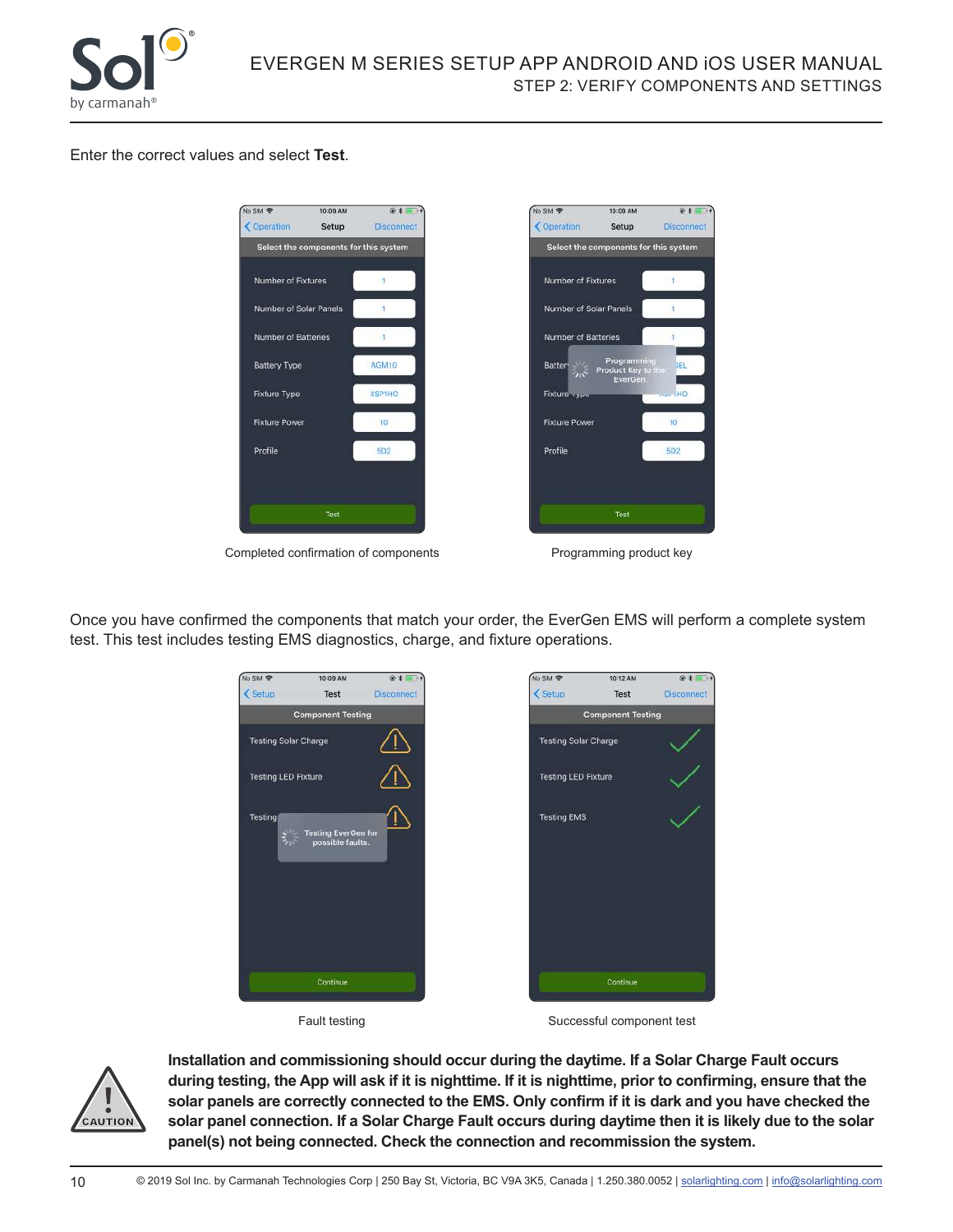

### Completing the Setup

When Setup is completed successfully, the LED fixture will turn on for one minute. Once commissioning is completed, tap Next Light to continue to the next light and repeat the process, or tap Exit to go back to the Workspace.



Commissioning complete

### **Troubleshooting**

In the unlikely event an issue arises during component testing, an EMS fault code will be displayed.



If this occurs, you can send a report email to Sol Customer Support that includes your contact information so our team can help resolve the issue. When prompted, please enter your name and contact number.